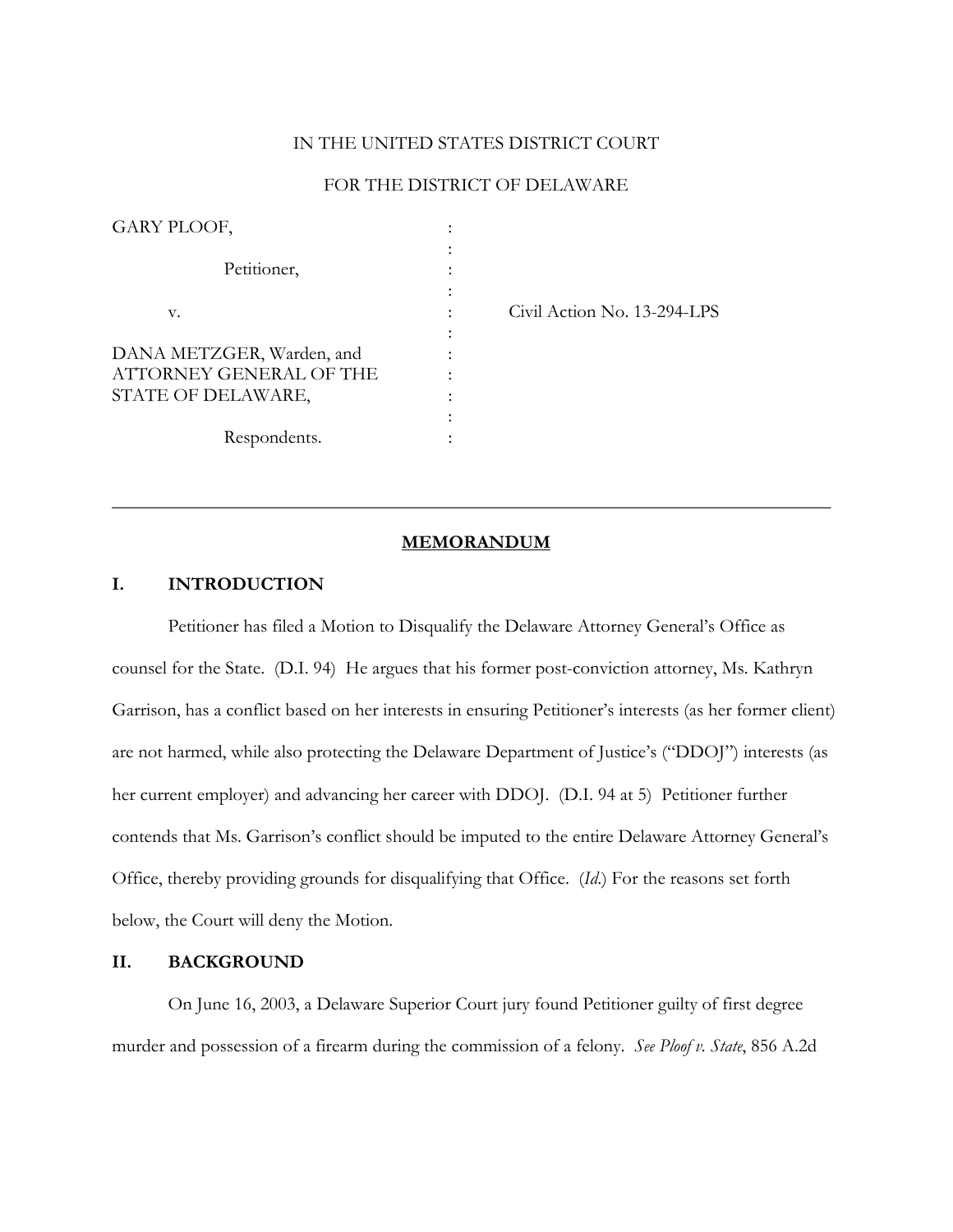539, 541 (Del. 2004). The Superior Court sentenced Petitioner to death on August 22, 2003. *See id*.

The Delaware Supreme Court affirmed Petitioner's convictions and capital sentence on August 11,

2004. *See id.* at 548.

On July 6, 2005, [Petitioner] filed a timely *pro se* motion for postconviction relief under the version of Delaware Superior Court Criminal Rule 61 ("Rule 61") in effect at the time. On September 2, 2005, the Superior Court appointed Ronald Poliquin, Esquire to represent [Petitioner] in postconviction. On January 13, 2006, [Petitioner's] trial counsel submitted affidavits addressing [his] claims of ineffective assistance of counsel. On February 17, 2006, the State responded to [Petitioner's Rule 61] motion, and [Petitioner's] postconviction counsel submitted a supplement and reply on March 27, 2006. On May 30, 2006, postconviction counsel notified the Superior Court that he had a conflict of interest and could no longer represent [Petitioner]. The Superior Court substituted Valerie Dunkle, Esquire, Thomas Donovan, Esquire and James Liguori, Esquire for Mr. Poloquin as [Petitioner's] postconviction counsel. On October 27, 2006, the Superior Court appointed Kathryn Garrison, Esquire to replace Ms. Dunkle as [Petitioner's] counsel. On June 6, 2008, [Petitioner's] new postconviction counsel filed a motion to amend his postconviction motion to include additional claims along with points of law, which counsel corrected on June 9, 2008. Then, on July 21, 2008, [Petitioner's] postconviction counsel filed a corrected amended motion for postconviction relief and points of law, which the State answered on July 31, 2008. On October 1, 2008, [Petitioner] filed his reply. On December 24, 2009, counsel with the [the Federal Community Defender's Capital Habeas Unit for the Eastern District of Pennsylvania] were admitted *pro hac* vice to also assist [Petitioner] in his postconviction proceeding. On November 22, 2010, the Superior Court held a six-day evidentiary hearing on [Petitioner's] postconviction motion. Following additional briefing by the parties, on January 30, 2012, the Superior Court issued an order and opinion denying [Petitioner's first Rule 61] motion. [Petitioner] appealed the Superior Court's denial of postconviction relief to the Delaware Supreme Court. On June 4, 2013, the Delaware Supreme Court affirmed in part the Superior Court's judgment, but remanded the case to the Superior Court to reweigh the sum of the aggravating and mitigating evidence during the penalty phase in view of [Petitioner's] claims that his trial counsel were ineffective for not presenting additional evidence about [his] military service and that [he] grew up in an abusive home. On July 15, 2013, the Superior Court issued findings of fact and conclusions of law from the reweighing process and concluded that [Petitioner's] ineffectiveness claims were meritless because "[Petitioner] has failed to show a reasonable probability of a different outcome." On October 30, 2013, the Delaware Supreme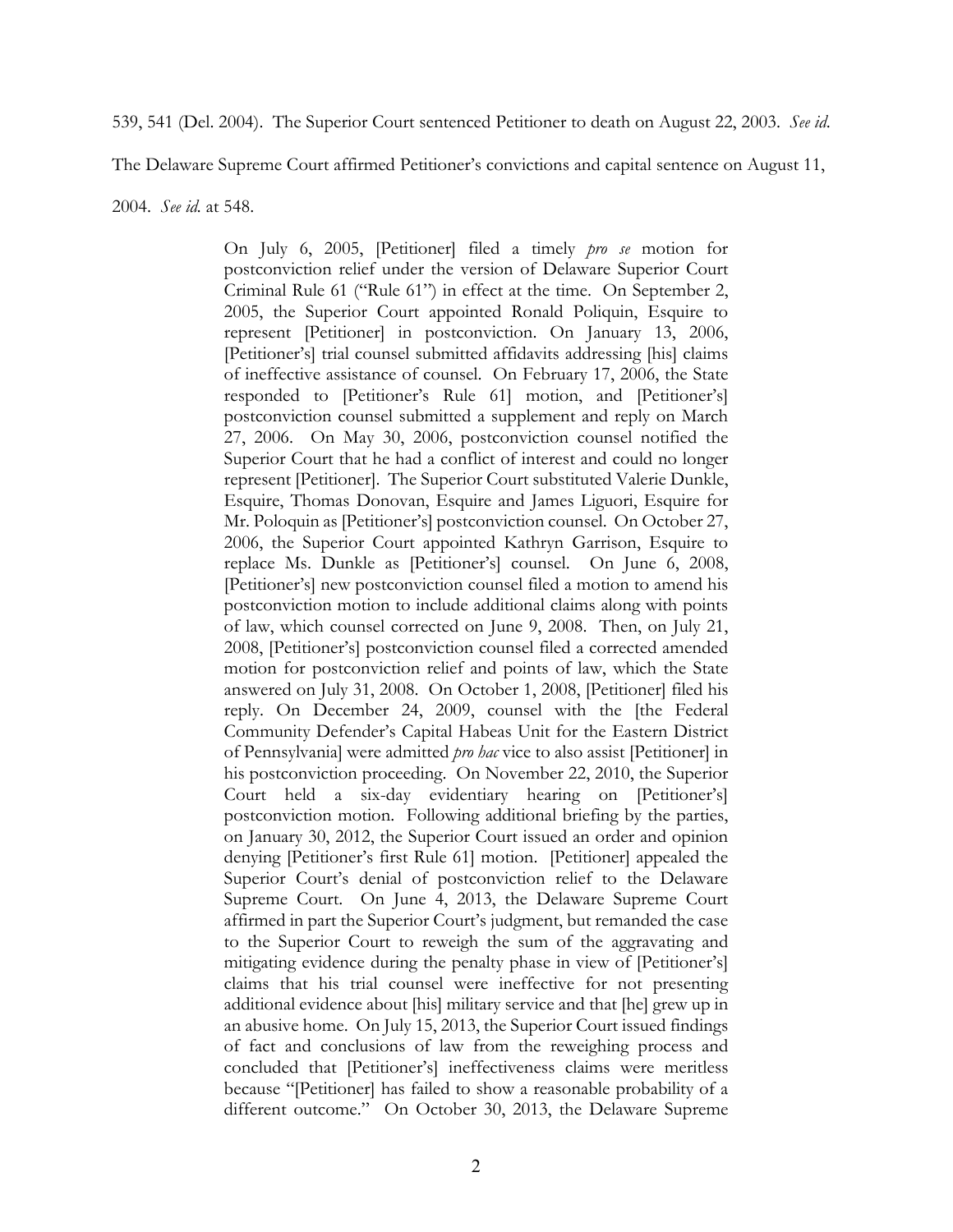Court affirmed the Superior Court's denial of postconviction relief. On November 5, 2013, the Superior Court reimposed [Petitioner's] death sentence.

(D.I. 66 at 2-3)

On November 6, 2013, Ms. Garrison submitted a letter to the Superior Court, which became part of the public docket, advising that she was now working for the Delaware Department of Justice's ("DDOJ") Appeals Unit and could no longer represent [Petitioner]. On the following day, November 7, 2013, the Superior Court approved Ms. Garrison's request to withdraw as [Petitioner's] counsel.

(D.I. 95 at 4-5)

In January 2014, the Office of the Federal Public Defender for the District of Delaware ("Delaware FPDO") filed in this Court a petition for a writ of habeas corpus ("Petition") on Petitioner's behalf. (D.I. 7) The Petition was stayed in December 2014 under a stipulated order to permit Petitioner to present certain unexhausted claims in the Delaware courts in a second Rule 61 motion. (D.I. 24) In December 2017, the Superior Court summarily dismissed Petitioner's second Rule 61 motion, and the Delaware Supreme Court affirmed that decision. *See State v. Ploof*, 2017 WL 7804294 (Del. Super. Ct. Dec. 28, 2017); *Ploof v. State*, 194 A.3d 908 (Table), 2018 WL 4600814 (Del. Sept. 18, 2018).

 In April 2019, the Delaware FPDO filed an amended federal habeas Petition on Petitioner's behalf. (D.I. 59 ) In January 2020, the State filed an Answer substantively addressing Petitioner's claims as well as exhaustion, procedural default, and the merits of the claims. (D.I. 66) The Delaware FPDO was granted several extensions of time to file a traverse. (D.I. 71; D.I. 73; D.I. 74) In December 2020, the Delaware FPDO withdrew from the instant case and counsel from the Federal Public Defender for the Middle District of Pennsylvania ("Pennsylvania FPDO") was appointed to represent Petitioner. (D.I. 78; D.I. 81) Two more unopposed extensions of time for Petitioner to file his traverse/reply were granted. (D.I. 82; D.I. 86)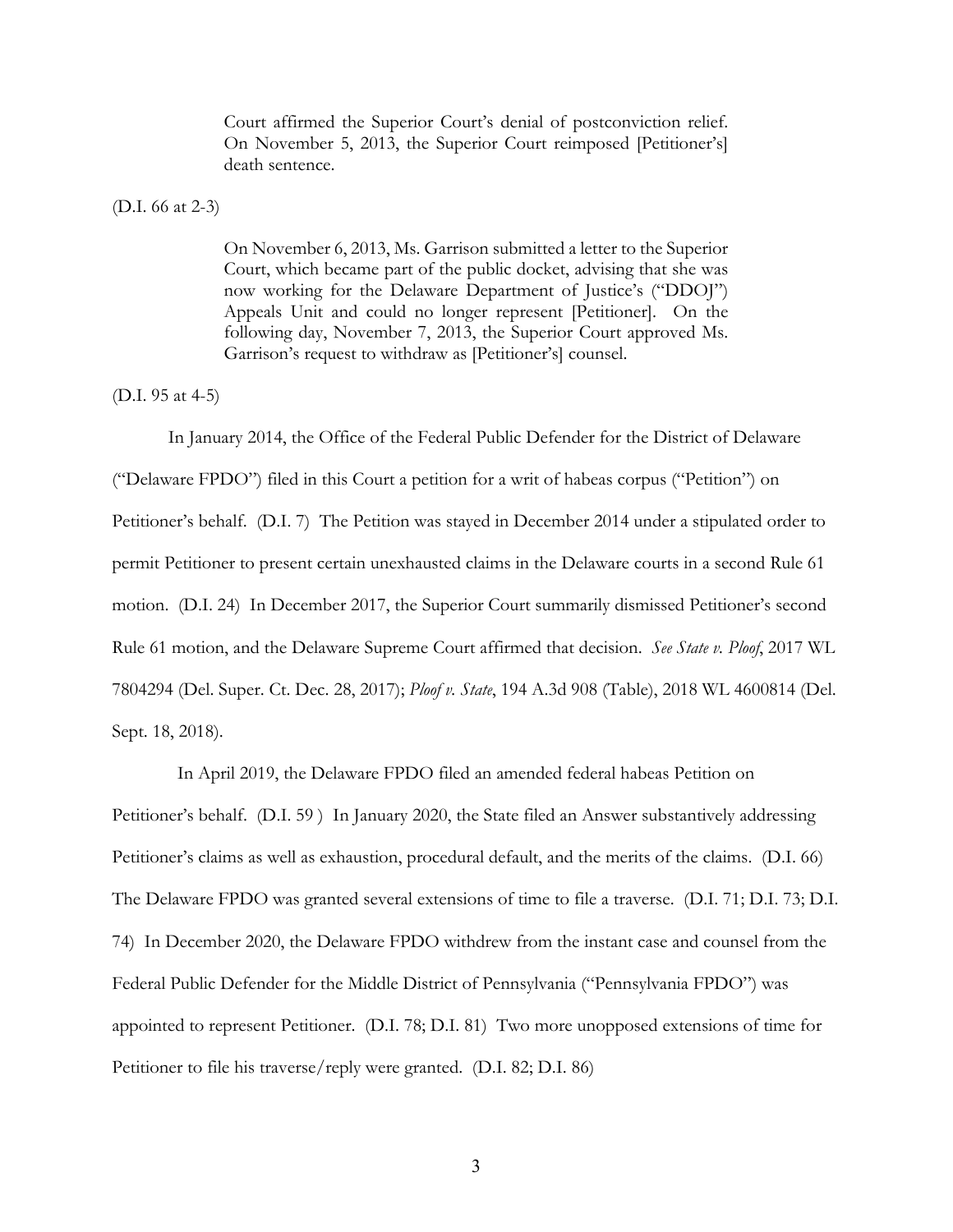On July 20, 2021, the Pennsylvania FPDO filed a notice of conflict of interest and request for a teleconference. (D.I. 88) The Court held a teleconference with both Parties on September 10, 2021. (D.I. 90; DI. 91)<sup>1</sup> On October 1, 2021, the State filed a follow-up letter response regarding certain issues discussed during the teleconference, asserting (1) there is no conflict of interest imputable to the entire DDOJ<sup>2</sup> based on Ms. Garrison's prior representation of Petitioner, for reasons including she has been sequestered from the case and other Appeals Unit deputies have handled Petitioner's matters; and (2) "[i]n the case of a conflict, which only happens occasionally in the civil context, the DDOJ, to the extent possible, retains outside counsel and screens them in compliance with the Delaware Lawyers' Rules of Professional Conduct." (D.I. 93 at 1) The State also asserted that the DDOJ would not interfere with efforts by the Pennsylvania FPDO to communicate with Ms. Garrison. (D.I. 93 at 1-2)

 On October 13, 2021, Petitioner filed the Motion to Disqualify the Delaware Attorney General's Office as counsel for the State, which is presently pending before the Court. (D.I. 94) The State filed an Answer in Opposition, to which Petitioner filed a Reply. (D.I. 95; D.I. 96)

<sup>&</sup>lt;sup>1</sup> On the same date, the Court also had an *ex parte* conversation with Petitioner's counsel from the Pennsylvania FPDO. Petitioner's counsel had requested the opportunity to speak *ex parte* and Respondent did not oppose. A court reporter took down what was said during the *ex parte*  conversation and a transcript can be prepared should it ever be necessary. The details of what was discussed have not been shared with Respondent. In the Court's view, nothing relating to the topics of the *ex parte* conversation has had any impact on the issues presented by the pending motion and would not (and will not) have any impact on the issues presented in the Petition. Accordingly, Petitioner's request for discovery relating to issues discussed in the *ex parte* portion of the September 10, 2021 status conference (as contained in an *ex parte* letter submitted to the Court on September 17, 2021, with the Court's consent), is denied.

<sup>&</sup>lt;sup>2</sup>Both Parties use the terms "DDOJ" and "Delaware's Attorney General's Office" interchangeably. For the purposes of this Memorandum and Order, the Court also uses both terms interchangeably when referring to counsel for the State.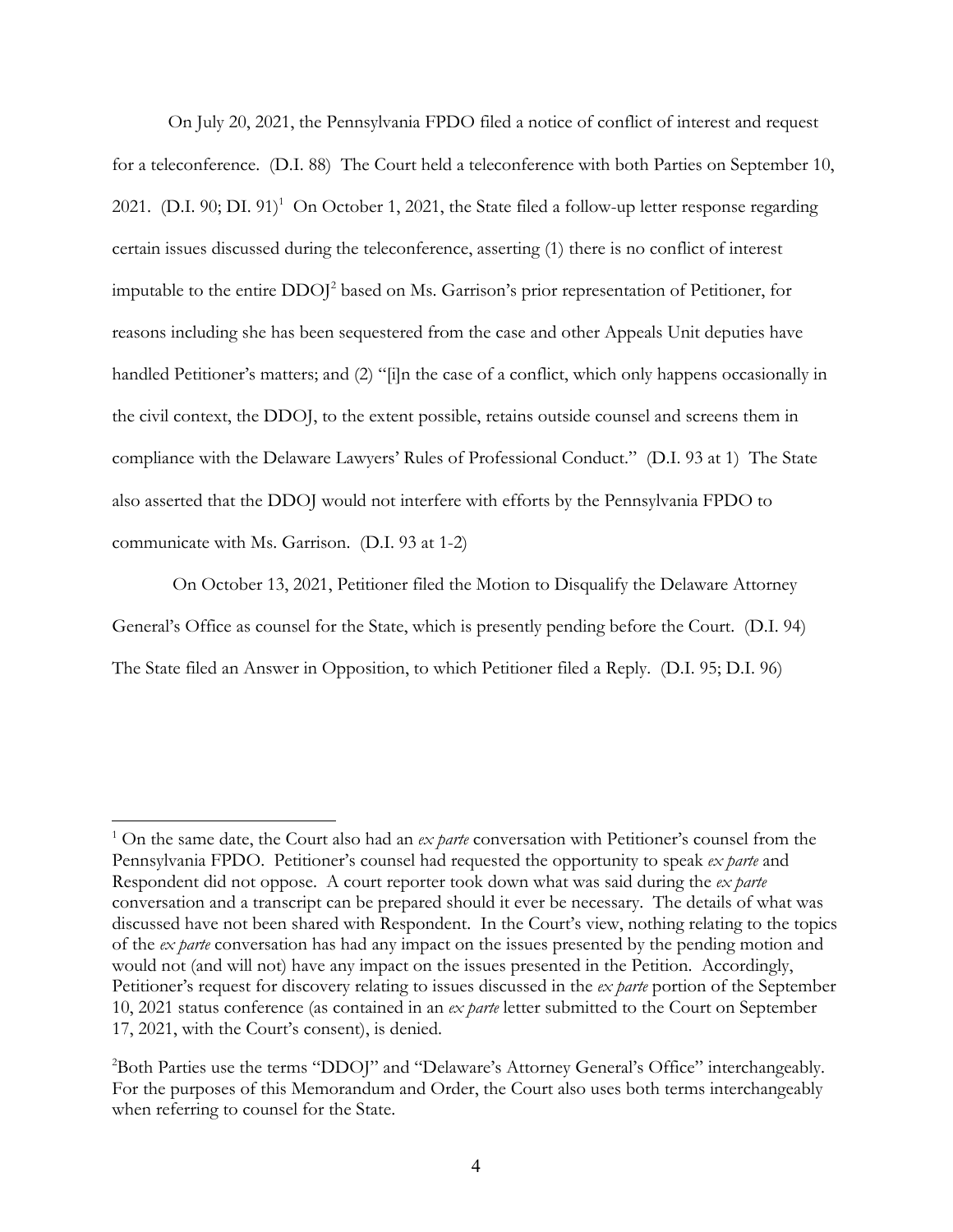#### **III. LEGAL STANDARDS**

The Court has the inherent authority to supervise the professional conduct of attorneys appearing before it, including the power to disqualify an attorney from a representation. *See United States v. Miller*, 624 F.2d 1198, 1201 (3d Cir. 1980). Motions to disqualify are "generally disfavored" and, therefore, require the moving party to clearly show that "continued representation would be impermissible." *Talecris Biotherapeutics, Inc. v. Baxter Int'l Inc*., 491 F. Supp. 2d 510, 513 (D. Del. 2007); *see also Conley v. Chaffinch*, 43l F. Supp. 2d 494, 496 (D. Del. 2006). Attorney conduct is governed by the ethical standards of the court before which the attorney appears. *See In re Corn Derivatives Antitrust Litig*., 748 F.2d 157, 160 (3d Cir. 1984). The District of Delaware has adopted the ABA's Model Rules of Professional Conduct ("M.R.P.C."). *See* D. Del. LR 83.6(d).3

### **IV. DISCUSSION**

In his Motion to Disqualify, Petitioner contends that Ms. Garrison has a conflict based on her interests in ensuring that Petitioner's interests are not harmed as her former client, protecting the DDOJ's interests, and advancing her career with the DDOJ. (D.I. 94 at 5) According to Petitioner, since the State asserts procedural default as a defense to many of his habeas claims, "Ms. Garrison is a material witness with interests in this case, and those interests are thoroughly entangled with her employment with, and supervision by, counsel for" the State. (D.I. 96 at 2) Petitioner contends that the "only way to ensure [he] can fairly pursue his responses to [the State's] procedural defenses is to remove those interests by disqualifying the [Office of the] Attorney General" as counsel the State.

<sup>&</sup>lt;sup>3</sup>The Court notes that the Parties refer exclusively to Delaware's Lawyers' Rules of Professional Conduct ("Delaware's L.R.P.C") rather than to the ABA's M.R.P.C. Delaware's L.R.P.C. are patterned after the M.R.P.C., and the language used in the ethical Rules relevant to the conflict of interest issue in this proceeding is almost identical under the M.R.P.C. and Delaware's L.R.P.C. *Compare* M.R.P.C. Rules 1.7-1.11 *with* Delaware's L.R.P.C. Rules 1.7-1.11; *see also In re Intel Corp. Microprocessor Antitrust Litigation*, 526 F. Supp. 2d 461, 465 n.4 (D. Del. 2007); *United States v. Gordon*, 334 F. Supp. 2d 581, 585 n.7 (D. Del. 2004) (explaining that "Model Rules and the Delaware Rules are the same."). Thus, the Court will refer to the M.R.P.C.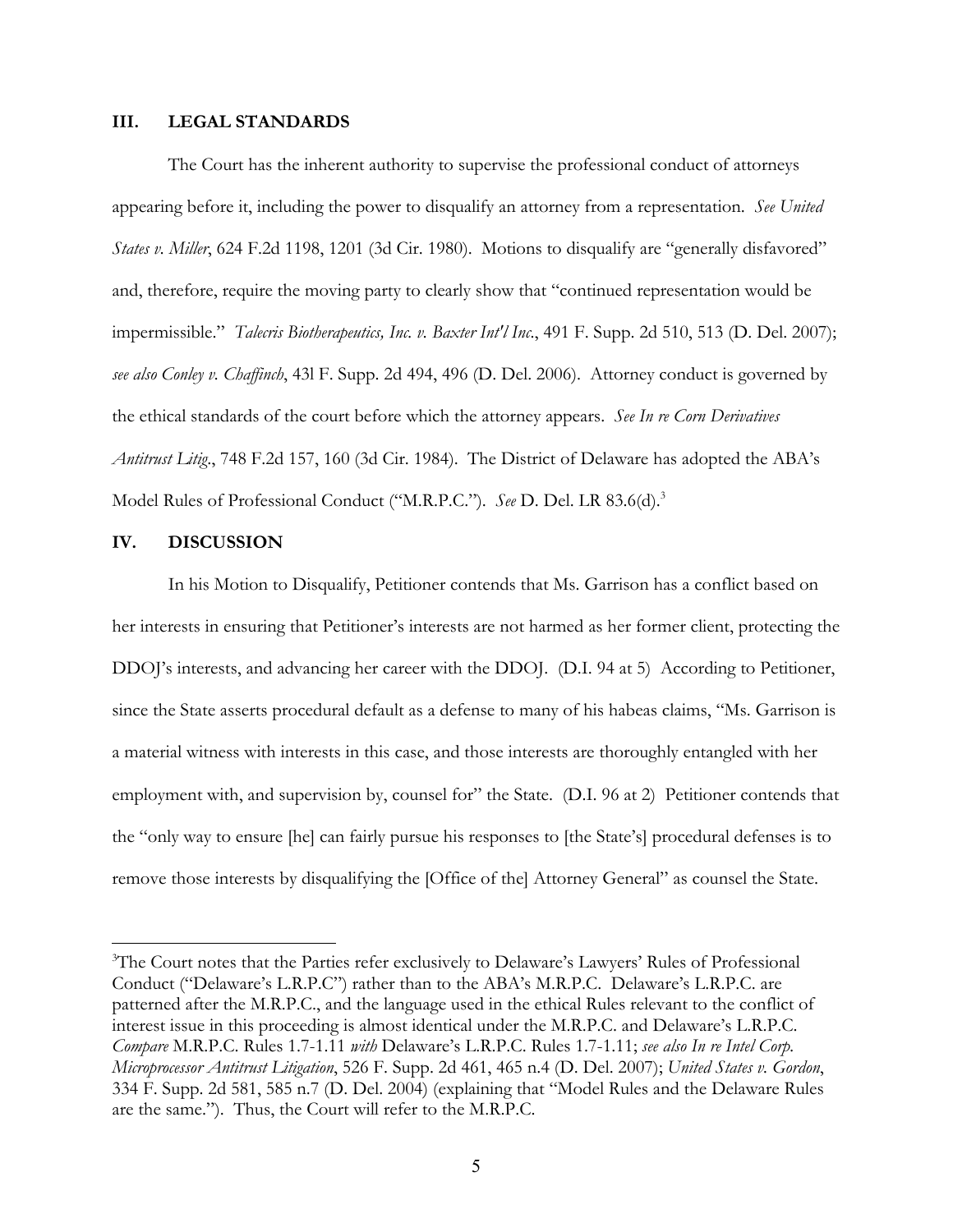(D.I. 96 at 2) Therefore, Petitioner asks the Court to enter an "order directing the Attorney General . . . to exercise its authority to appoint a special Deputy Attorney General to represent [the State] in this matter, and to disqualify the Office of the Attorney General" as counsel for the State. (D.I. 94 at 9)

 The State contends that the Court should deny Petitioner's Motion to Disqualify, because: (1) Petitioner waived his conflict of interest claim by waiting eight years after Ms. Garrison publicly advised the Delaware Superior Court in November 2013 that she was recently employed by the DDOJ (D.I. 95 at 5); and (2) Petitioner has failed to demonstrate "by clear and convincing evidence that there is a conflict of interest imputable to the entire DDOJ . . . and that he will suffer prejudice." (D.I. 95 at 11)

## **A. Waiver**

 "Waiver is a valid basis for denial of a motion to disqualify." *Conley v. Chaffinch,* 431 F. Supp. 2d 494, 498-99 (D. Del. 2006). "In determining whether the moving party has waived its right to object to the opposing party's counsel the court should consider the length of the delay in bringing a motion to disqualify, when the movant learned of the conflict, whether the movant was represented by counsel during the delay, why the delay occurred, and whether disqualification would result in prejudice to the nonmoving party." *Id*. at 499.

 After considering the factors set forth in *Conley*, the Court concludes that Petitioner has waived the instant conflict-of-interest/disqualification argument. First, Petitioner filed the instant Motion to Disqualify in October 2021, almost eight full years after Ms. Garrison filed a letter in the Superior Court providing notice that she was working at the DDOJ and requesting to withdraw her representation of Petitioner. (*See* D.I. 67-1 at 38, Entry No. 325) The instant Motion was also filed seven years after the Delaware FPDO filed Petitioner's initial habeas Petition in this Court in 2014. A seven- or eight-year delay is sufficient to justify a finding of waiver, especially since Petitioner has

6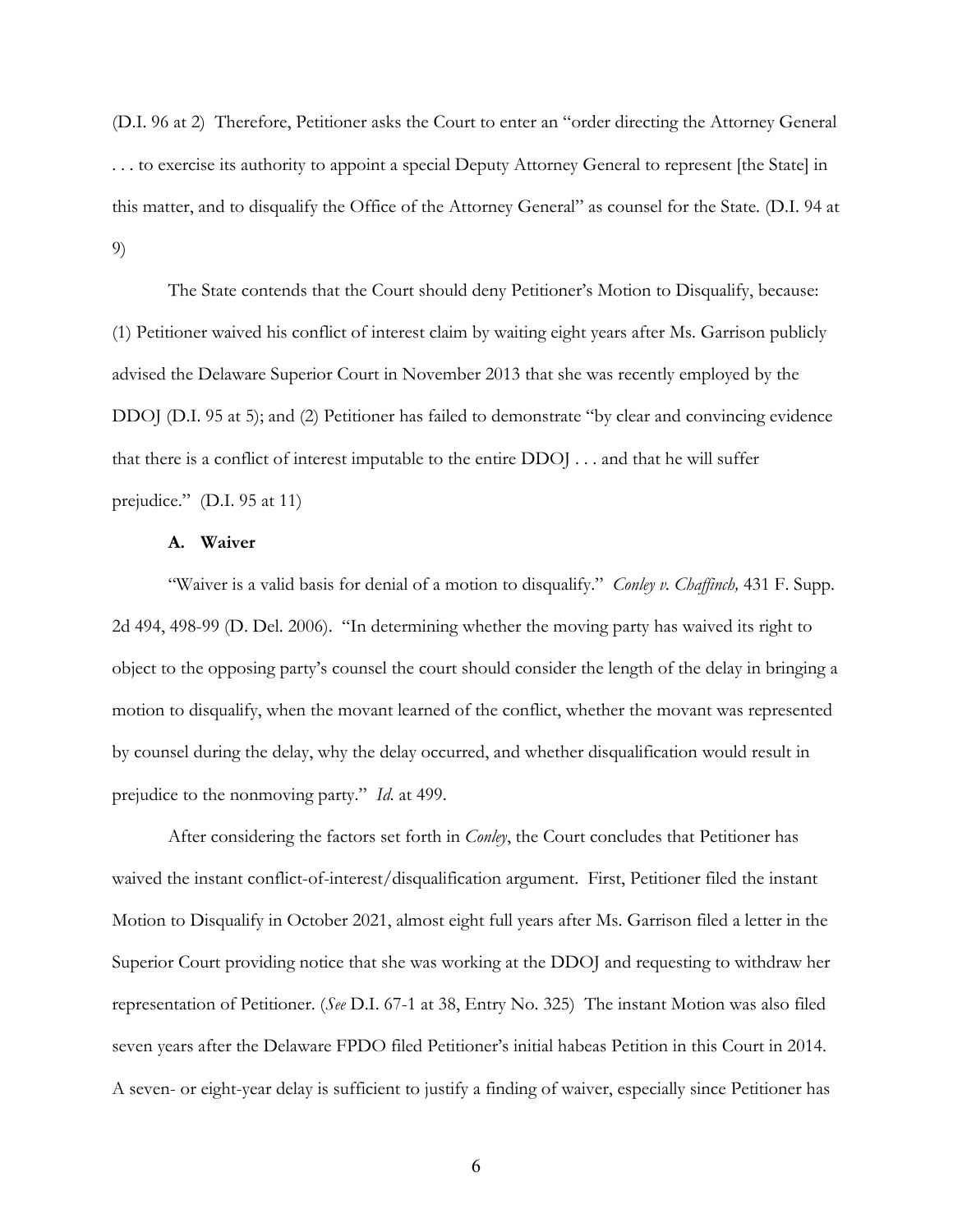been continuously represented by counsel during the pendency of his state criminal proceedings and this proceeding. *See Conley*, 431 F. Supp. 2d at 498.

Second, Petitioner argues that he did not delay in filing the instant Motion to Disqualify, because he only became aware of the relevant "enhanced" conflict of interest forming the basis for the Motion to Disqualify – namely, Ms. Garrison's potential role as a witness – when the State asserted the defense of procedural default in the Answer it filed in 2020. According to Petitioner, the conflict of interest created by Ms. Garrison's employment with the DDOJ in 2013 differs from the "enhanced" conflict of interest created by Ms. Garrison's new role as a potential witness, and it would be "nonsensical" to require him to raise a conflict before it actually existed. The Court is not persuaded. Petitioner does not provide any legal authority supporting his approach of identifying different degrees of conflicts arising at two different periods during Petitioner's continued litigation concerning the same crimes and convictions. Distilled to its core, Petitioner's attempt to create two different types or levels of triggering conflicts of interest is a splitting of semantic hairs. Instead, the Court views the original conflict of interest that was created when Petitioner joined the DDOJ as continuing until the issues concerning the same crimes and convictions are dispositively adjudicated.

Additionally, the Court notes that procedural default is a common and routine defense raised in federal habeas proceedings, with the ineffective assistance of counsel during a petitioner's initial collateral review proceeding often being raised as a method for establishing cause for a procedural default. *See e.g. Martinez v. Ryan*, 566 U.S. 1 (2012). In fact, Petitioner's original Petition includes a general claim alleging that post-conviction counsel provided ineffective assistance during Petitioner's collateral proceeding by failing to advance all available legal claims or all available legal bases for claims that were advanced. (D.I. 7 at 230) These circumstances demonstrate that Petitioner was

7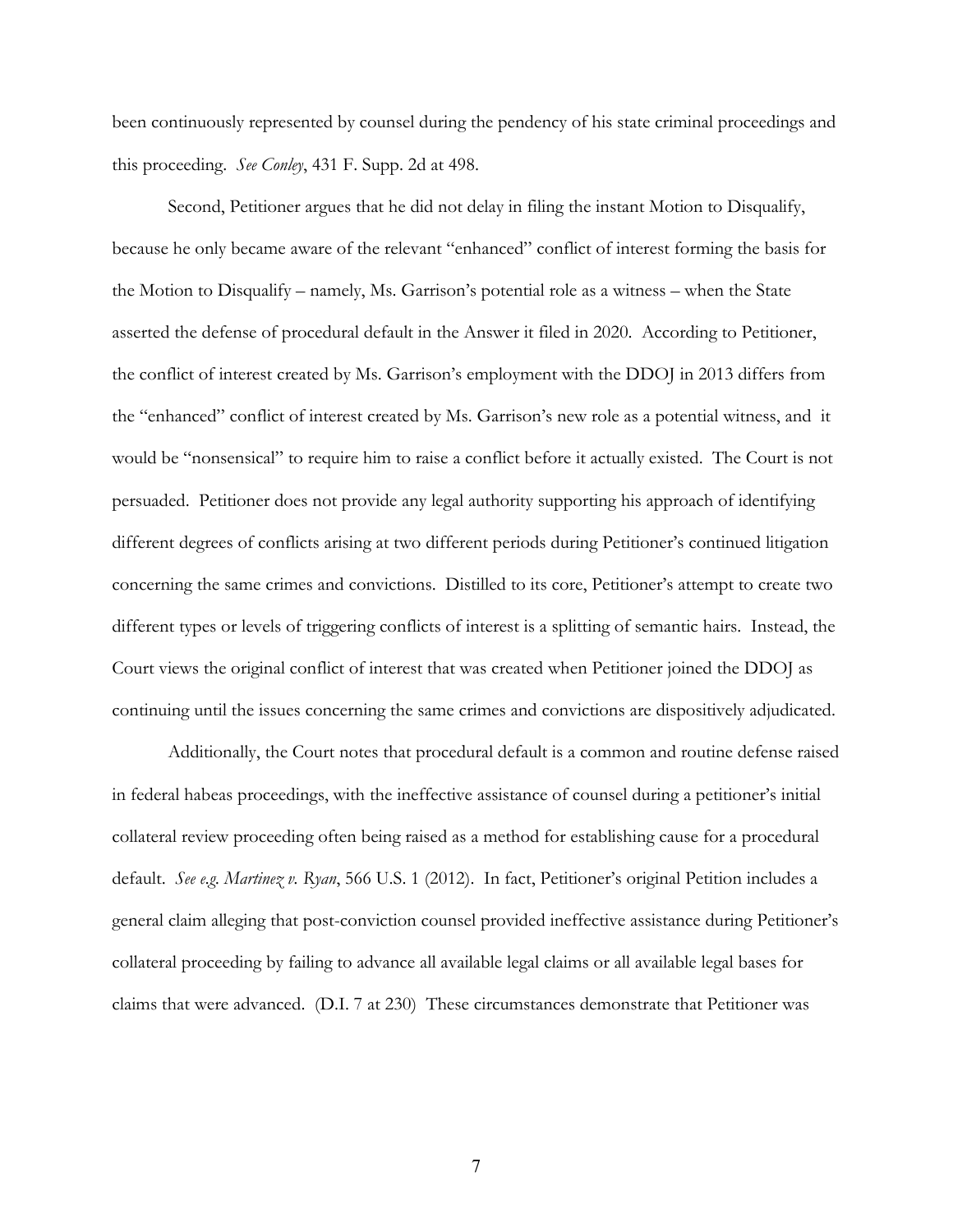aware of the so-called "enhanced" conflict of interest forming the basis for his disqualification request long before the State filed its Answer in 2020.<sup>4</sup>

Turning to the next *Conley* factor, the reason for the delay, Petitioner contends that the failure to raise the issue of Ms. Garrison's "enhanced" conflict of interest at an earlier time is due to the Delaware FPDO's ineffectiveness. (D.I. 96 at 5 n.1) The Court will not speculate as to the reason for the Delaware FPDO's "failure" to raise the instant conflict of interest issue.<sup>5</sup> Nevertheless, the Court does not view the delay as a tactic.

4 Relatedly, Petitioner asserts,

If Ms. Garrison's status as a witness existed at some earlier date, then perhaps [the State's] argument [concerning the date on which Petitioner became aware of the conflict] would carry some weight, at least facially. However, at that point the matter would turn on whether Petitioner waived that conflict. Any waiver of such a critical right on Petitioner's part cannot be implied by the inactions of the [Delaware FPDO]. *E.g*. DE Rules of Professional Conduct, Rule 1.7, comment 22 (attorney may go only so far as "request[ing]" that a client waives conflict); Rule 1.9, comment 9 (conflicts concerning former clients can only be waived by client in writing). Upon information and belief, at no point did any member of the [Delaware FPDO] recognize the existence of any conflict of interest and obtain a waiver, and the files obtained from that office contain no such document. No written waiver has been provided to this Court. Thus, Petitioner has not waived this conflict.

(D.I. 96 at 5 n.1)

Petitioner's argument is premised on an incorrect application of Rule 1.9(a) to the current situation. Rule 1.9(a) provides that "[a] lawyer who has formerly represented a client in a matter shall not represent another person in the same or a substantially related matter in which that person's interests are materially adverse to the interests of the former client unless the former client gives informed consent, confirmed in writing." M.R.C.P. Rule 1.9(a). Here, although Ms. Garrison became a DDOJ employee in November 2013, she has not "represented" the State in any of Petitioner's continuing criminal matters since that date. Therefore, the failure to obtain Petitioner's written consent is not relevant to the instant waiver analysis.

<sup>5</sup>While not addressed by Petitioner, the Delaware FPDO's "failure" to file a motion to disqualify the DDOJ may have been due to a reasoned determination that there was no conflict of interest that could form the basis of a meritorious motion for disqualification.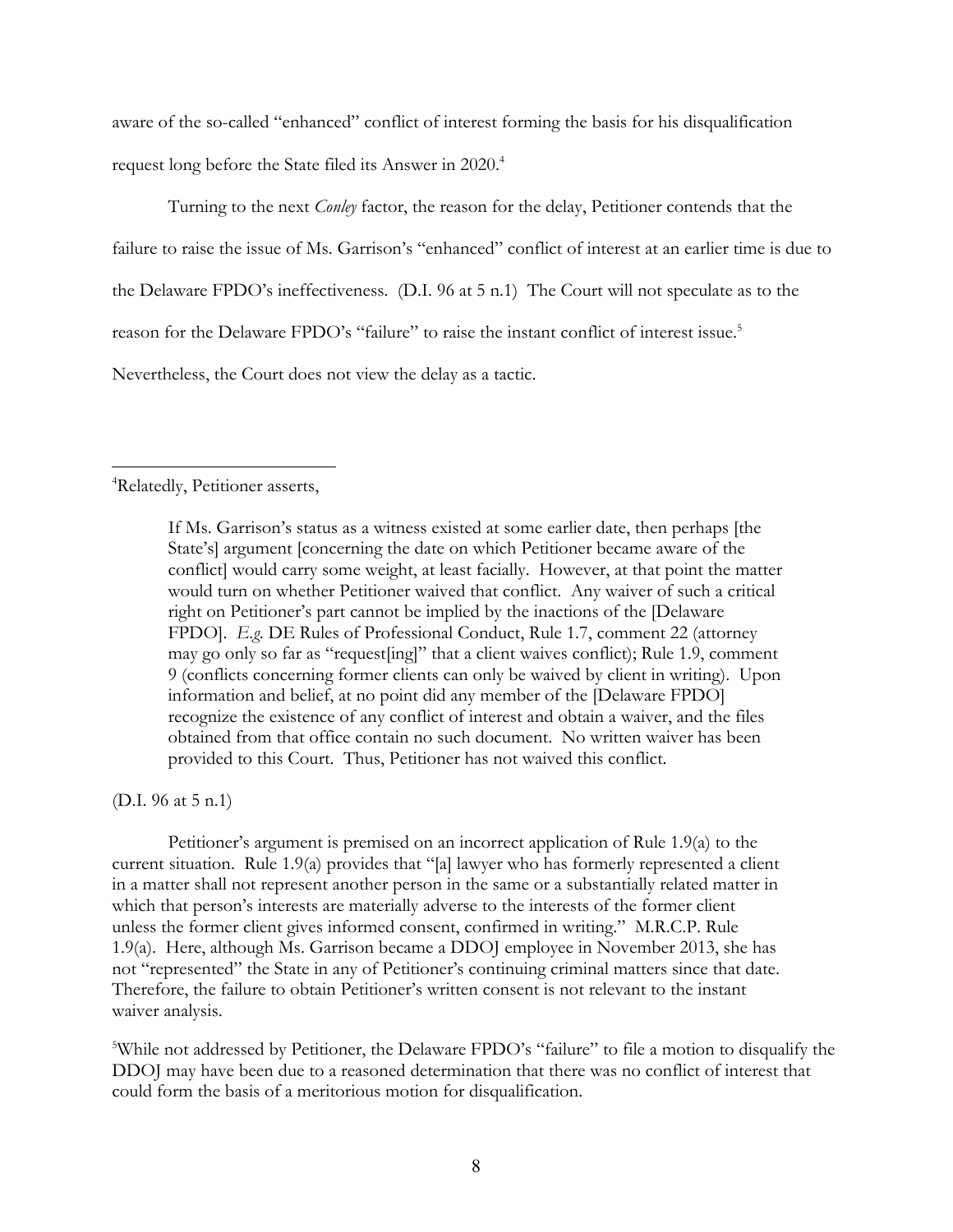With regard to the last of the *Conley* factors, the State would be prejudiced if the Delaware's Attorney General's Office is disqualified from continuing to represent the State in this matter. Delaware's Attorney General's Office has been litigating the instant habeas case since 2014, devoting significant resources to drafting an extensive 216 page Answer to the Petition. In addition, Delaware's Attorney General's Office has been involved in all of Petitioner's underlying state criminal proceedings since 2002. The State would suffer prejudice if the DDOJ was removed as counsel at this juncture.

In sum, after weighing the applicable factors, the Court concludes that Petitioner has waived his conflict of interest claim and, therefore, his grounds for disqualification.

#### **B. Imputation of Ms. Garrison's Conflict of Interest**

The Parties agree that Ms. Garrison is personally disqualified from participating in Petitioner's state or federal post-conviction proceedings occurring after November 2013. (D.I. 95 at 11; D.I. 95-1, at ¶ 7; D.I. 96 at 4) They disagree as to whether Ms. Garrison's personal disqualification/conflict of interest can be imputed to the Delaware's Attorney General's Office.

There "is no rule or controlling authority that compels the vicarious disqualification of a prosecutor's office based on an individual attorney's personal conflict,"6 and neither the Third Circuit nor Delaware courts apply a *per se* conflict of interest rule. *See, e.g., Euell v. Rosemeyer*, 153 F.R.D. 576, 578-79 (W.D. Pa. 1993) (rejecting Federal Defender's motion to disqualify entire district attorney's office from representing Commonwealth in habeas proceeding, after noting that Pennsylvania's Rule of Professional Conduct 1.11 did not automatically require disqualification of other lawyers in agency in which lawyer in question has become associated); *Hitchens v. State,* 2007 WL 2229020, at \*4 (Del. July 26, 1998) (noting lack of *per se* conflict of interest rule and declining to

<sup>6</sup> *United States v. Nosal*, 2009 WL 482236, at \*2 (N.D. Cal. Feb. 25, 2009.)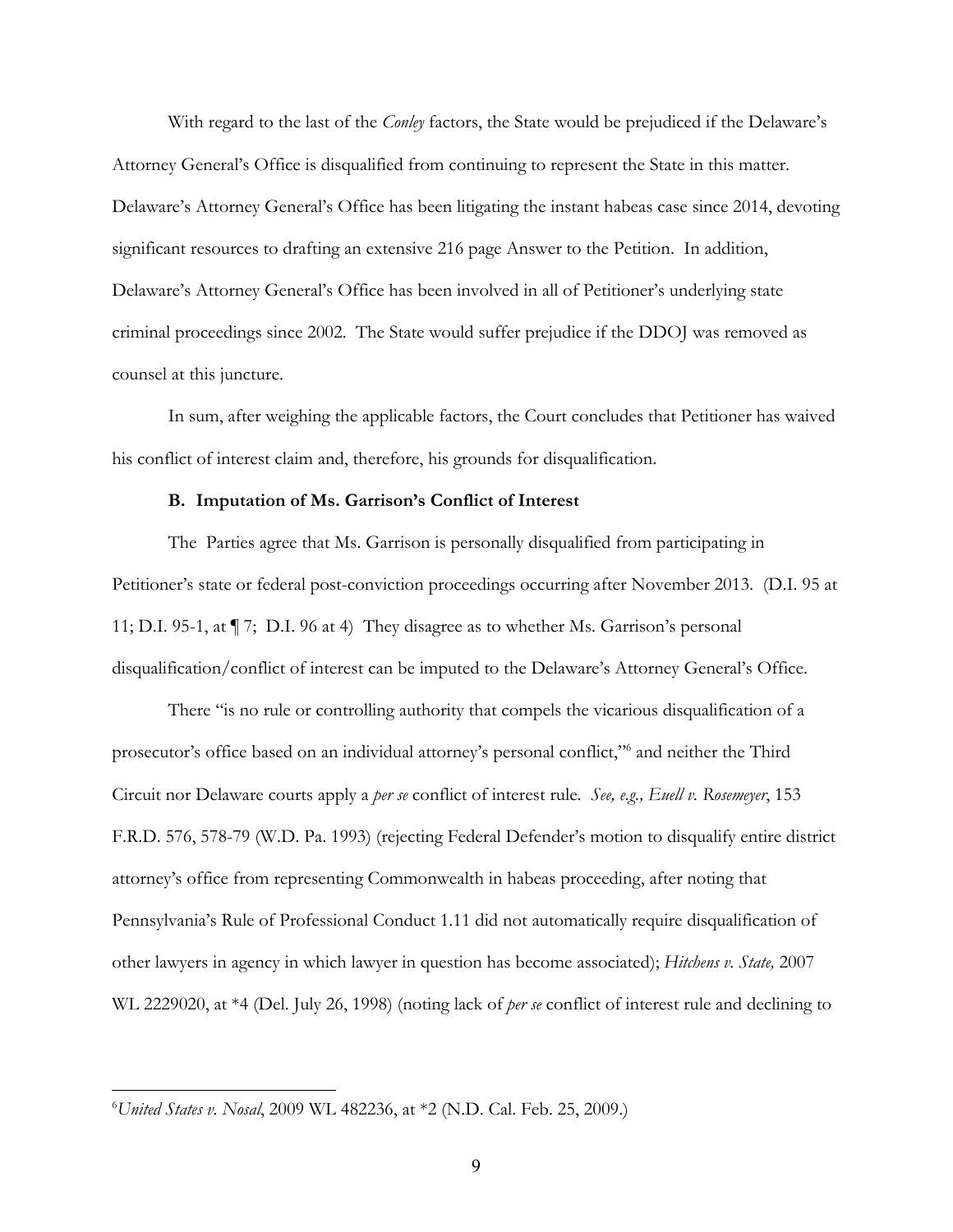find conflict of interest based on defense counsel, who had prosecuted defendant, representing defendant in violation of probation proceeding after leaving DDOJ). Rather, courts in Delaware and the Third Circuit view disqualification as an extreme remedy available only in limited circumstances. *See United States v. Zagami*, 374 F. App'x 295, 297 (3d Cir. 2010) ("Instances in which the courts have found it necessary to disqualify a particular United States Attorney are rare."); *Harper v. Beacon Air, Inc*., 2017 WL 838224, at \*3 (Del. Super. Ct. Mar. 2, 2017) ("[D]isqualification of counsel is an extreme remedy that should be employed only when necessary to ensure the fairness of the litigation process.").Significantly,

> [r]esolving the question of whether to disqualify counsel requires the Court to carefully sift all the facts and circumstances. Indeed, whether disqualification is appropriate depends on the facts of the case and is never automatic. The required inquiry necessarily involves a painstaking analysis of the facts. Furthermore, the Court approaches motions to disqualify counsel with cautious scrutiny, mindful of a litigant's right to the counsel of its choice.

*Intellectual Ventures I LLC v. Checkpoint Software Techs. Ltd*, 2011 WL 2692968, \*4-6 (D. Del. June 22,

2011) (cleaned up).

Given the absence of any precedent squarely on point, the Court turns to the ABA's Model Rules of Professional Conduct for initial guidance. Rule 1.11(d) of the M.R.P.C. governs conflicts of interest for current government lawyers, and Rule 1.11(d)(1) provides that a current government lawyer "is subject to Rules 1.7 [concerning conflicts of interest for current clients] and 1.9 [concerning duties to former clients]." Particularly relevant to the instant issue is Comment 2 to

Rule 1.11, which provides:

Rule 1.10 is not applicable to the conflicts of interest addressed by this Rule. Rather, paragraph (b) sets forth a special imputation rule for former government lawyers that provides for screening and notice. **Because of the special problems raised by imputation within a government agency, [Rule 1.11(d)] does not impute the conflicts of a lawyer currently serving as an officer or employee of the government to other associated government officers or**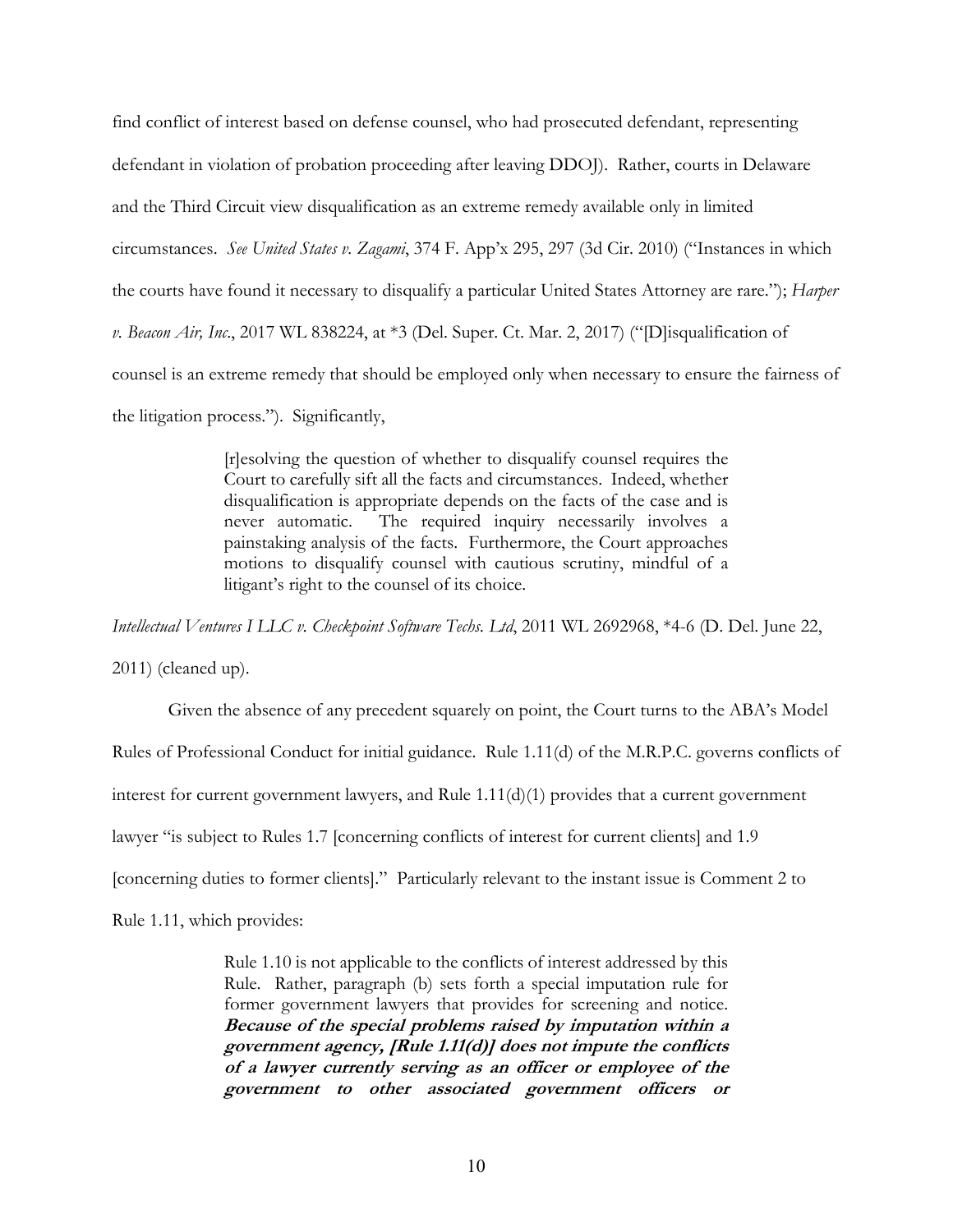### **employees, although ordinarily it will be prudent to screen such lawyers.**

M.R.P.C. Rule 1.11 cmt. 2 (emphasis added). Comment 11 to Rule 1.10 also addresses the

imputation of a government lawyer's conflict of interest, providing that:

Under Rule 1.11(d), where a lawyer represents the government after having served clients in private practice . . ., former client conflicts are not imputed to government lawyers associated with the individually disqualified lawyer.

M.R.P.C. Rule 1.10 cmt. 11

The record in this case reveals that screening procedures were implemented when Ms.

Garrison joined the DDOJ in November 2013, and the screening procedures successfully prevented

the disclosure of confidential information from Ms. Garrison to the DDOJ. For instance, in her

affidavit, Ms. Garrison explains that her supervisors at the DDOJ

understood that [she] was prohibited from working on cases involving [her] prior clients, including [Petitioner]. During [her] tenure with DDOJ, [she has] never discussed the substance of [her] representation of [Petitioner] with [her] coworkers or supervisors. And, except for the conversations outlined below, limited to discussions of [her] availability as a witness in these proceedings, neither [her] coworkers nor [her] supervisors have ever discussed the substance of [Petitioner's] case with her. Additionally, [her] offices in Kent and Sussex County are physically separated from the New Castle County attorneys handling [Petitioner's] habeas case.

(D.I. 95-1 at 2) Additionally, Petitioner does not allege that Ms. Garrison revealed any confidential

information to the DDOJ or that the DDOJ used any confidential information Ms. Garrison

acquired from Petitioner while she was his post-conviction counsel.

Based on the foregoing, the Court concludes that the screening measures implemented upon

Ms. Garrison's employment with the DDOJ complied with the requirements set forth in Comment

2 to Rule 1.11. Accordingly, there is no basis under the M.R.P.C. for Ms. Garrison's personal

conflict of interest to be imputed to the entire DDOJ in this case.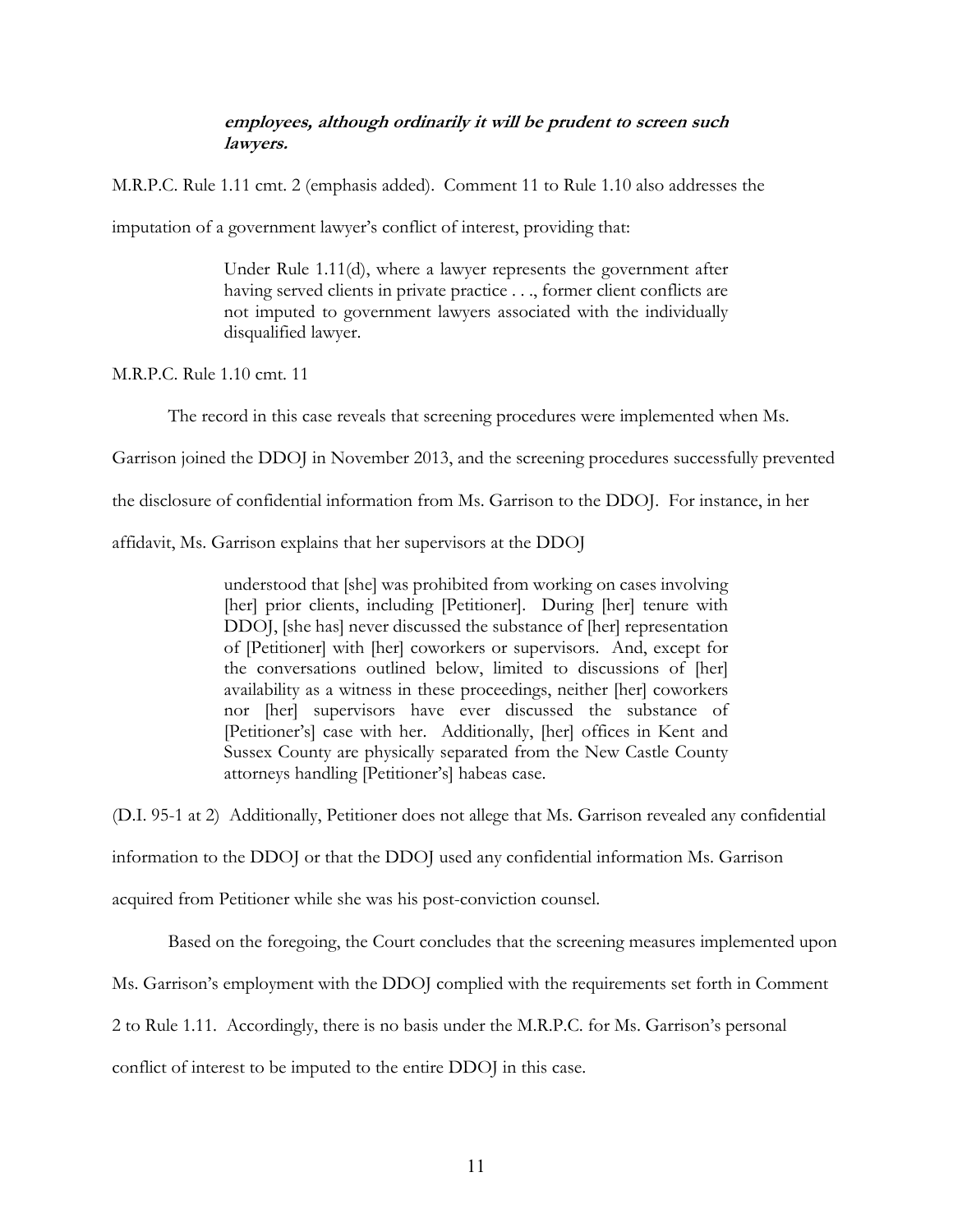Reviewing Petitioner's arguments under the generalized standards articulated in relevant Delaware and Third Circuit cases leads the Court to the same conclusion. For instance, the Third Circuit has determined that "[t]he disqualification of Government counsel is a drastic measure and a court should hesitate to impose it except where necessary." *Zagami*, 374 F. App'x at 297. While there have been instances in which an entire prosecutor's office has been disqualified in federal courts, the weight of authority in the Third Circuit indicates that courts have generally declined to disqualify an entire government agency from representing litigants in habeas proceedings where, as here, attorneys who had formerly represented petitioners had adequately screened themselves from the matter and had avoided any actual impropriety. *See Euell v. Rosemeyer*, 40 153 F.R.D. 576, 577 (W.D. Pa. 1993); *Wright v. Lamas,* 2019 WL 1496055, at \*1, 4 (E.D. Pa. Mar. 29, 2019).

Similarly, under Delaware law, "the Court reviewing the motion must weigh the effect of any alleged conflict on the fairness and integrity of the proceedings before disqualifying the challenged counsel." *Harper*, 2017 WL 838224, at \*3. When assessing the alleged conflict's effect on the fairness of the proceeding, Delaware courts consider the extent of the challenged counsel's involvement in the movant's proceeding as well as whether there has been an exchange of confidential information. *See, e.g., IMC Global, Inc. v. Moffett*, 1998 WL 842312, at \*2-3 (Del. Ch. Nov. 12, 1998) (declining to find threat to fairness of proceedings where, although exchange of information had taken place with contested firms, information did not strike court as "necessarily privileged or particularly important from a fairness perspective to Plaintiff's litigation position"); *Dollar Tree, Inc. v. Dollar Express LLC*, 2017 WL 5624298, at \*6-7 (Del. Ch. Nov. 21, 2017) (declining to find prejudice to fairness of proceedings where, *inter alia*, attorneys had not accessed information from matter in which firm had conflict, firm implemented ethical screen going forward, and attorneys in separate matter had no involvement in present litigation).

12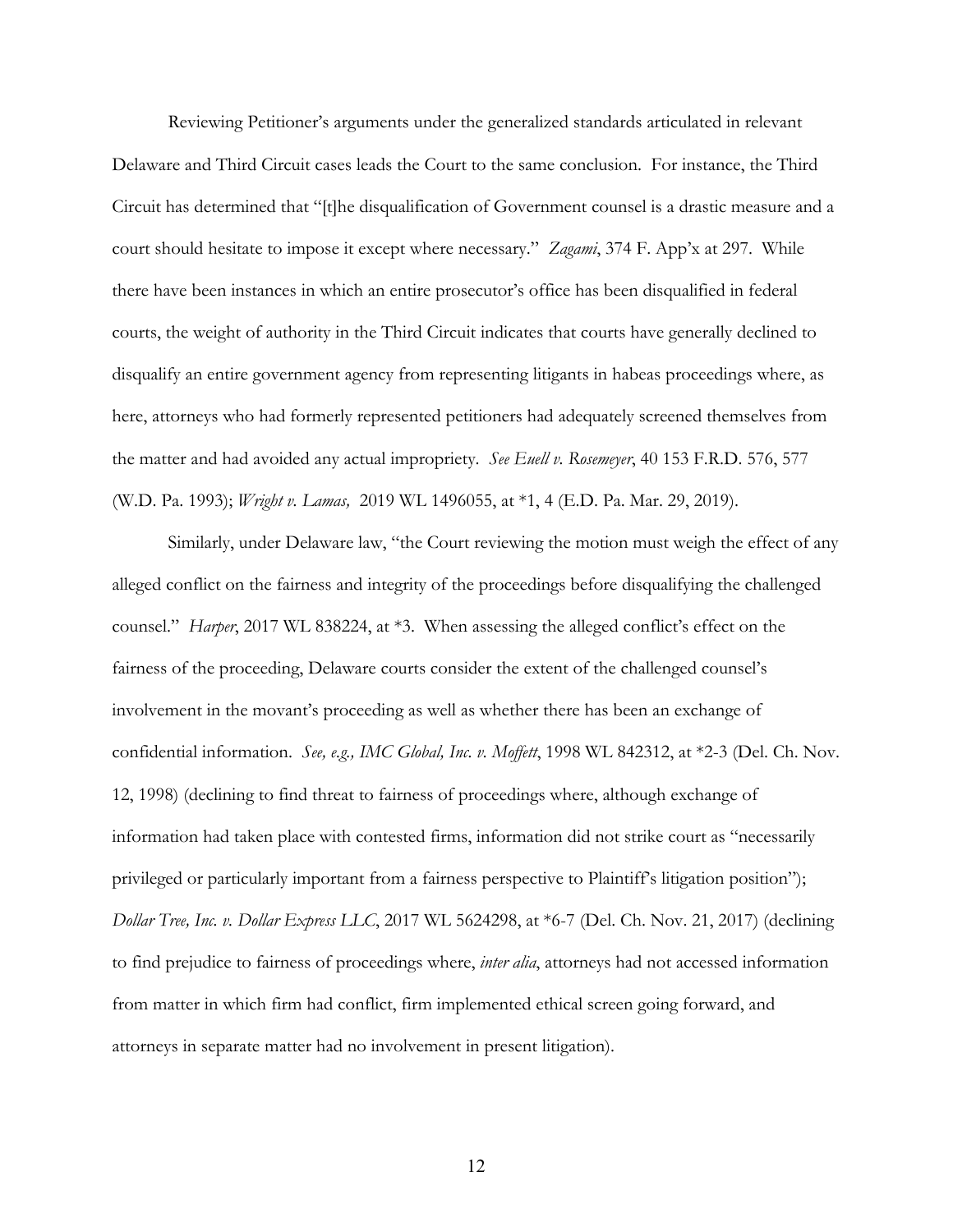When assessed under the foregoing legal framework, Petitioner's arguments fail to establish that the DDOJ's continued representation of the State will prejudice the fairness and integrity of his habeas proceeding. Although he contends that Ms. Garrison's potential role as a witness in this proceeding warrants disqualifying the entire DDOJ as counsel for the State, Petitioner has not provided any caselaw, legal rule, or written institutional ethical opinion to support his argument.<sup>7</sup> Petitioner's primary concern appears to be his ability "to investigate, interview, and call Ms. Garrison to testify on the issue of her representation of Petitioner." (D.I. 96 at 7-8) Yet, the State's October 1, 2021 letter addresses this concern and explicitly provides that

> [t]he DDOJ appreciates that Ms. Garrison has ethical duties to [Petitioner] which may result in her being a witness in this case. The DDOJ will not interfere with efforts by [Petitioner's] counsel to communicate with Ms. Garrison and supports her cooperating with counsel as she discharges those duties.

(D.I. 93 at 2) Petitioner's argument that Ms. Garrison's potential role as a witness renders her an individual with divided loyalties is rebutted by the State's October 1, 2021 letter expressly providing that the DDOJ understands Ms. Garrison's ethical duties and that she may be required to be a witness.

 Petitioner's argument that Ms. Garrison will face an "impossible dilemma" if she is called as a witness in this proceeding, due to her alleged competing professional and personal interests, also fails to demonstrate that the DDOJ's continued representation will prejudice the fairness of the case. The "impossible dilemma" identified by Petitioner is not unique to a situation where, as here, a petitioner's former post-conviction counsel becomes an employee of a government's prosecutorial

<sup>7</sup> Petitioner has provided the "opinion of an established legal ethics expert" (Professor Abbe Smith) to support his argument. (D.I. 94 at 5; D.I. 94-2) Whatever weight this opinion (which does not mention Rule 1.11 of the ABA's M.R.C.P. or Delaware's L.R.P.C.) should receive, it does not persuade the Court of a different outcome than that announced herein.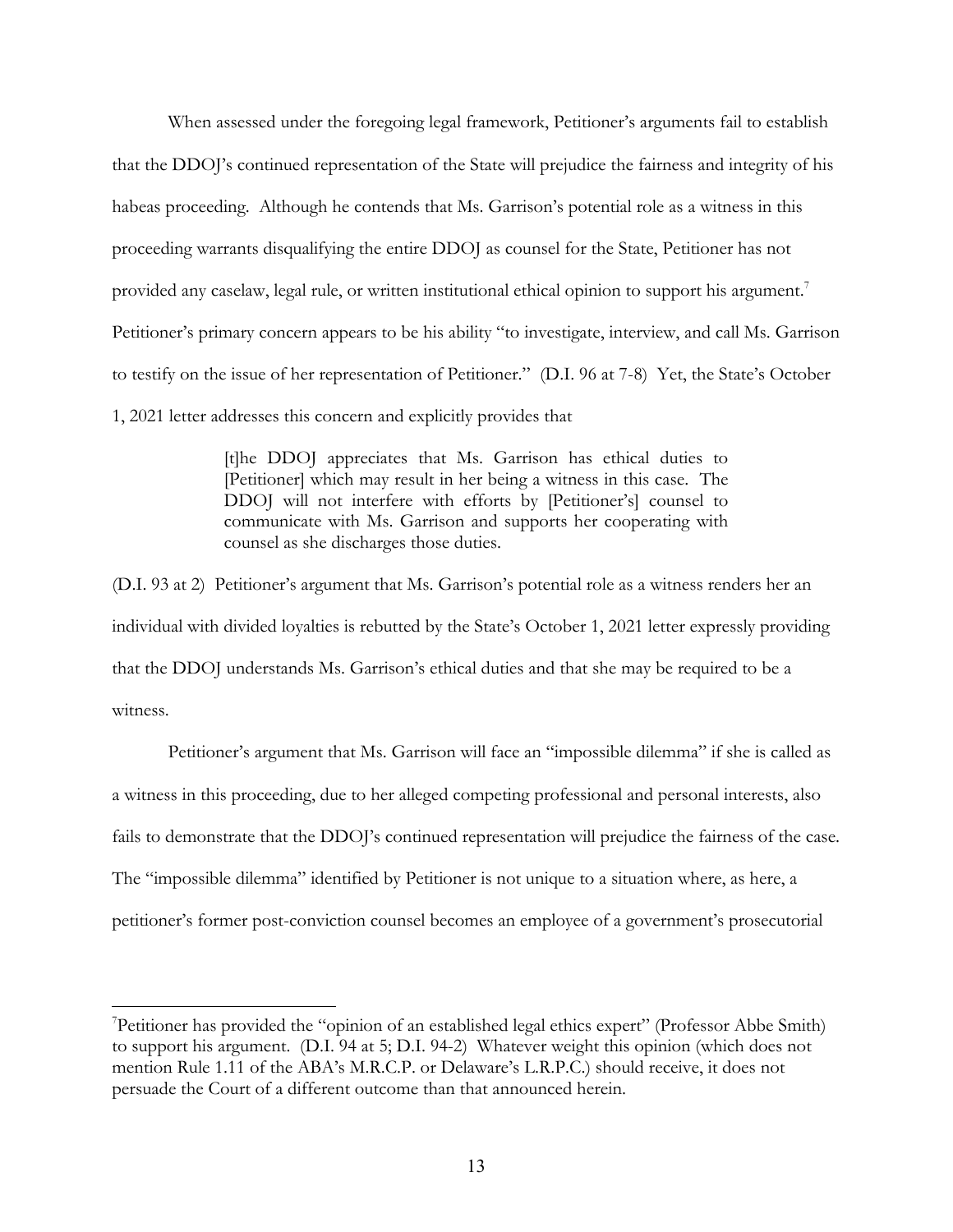team. As explained by the American Bar Association ("ABA"), the relationships between lawyers in government agencies differ from those within private firms, because

> [t]he salaried government employee does not have the financial interest in the success of departmental representation that is inherent in private practice. This important difference in the adversary posture of the government lawyer is recognized by Canon 7: the duty of the public prosecutor to seek justice, not merely to convict, and the duty of all government lawyers to seek just results rather than the result desired by a client. The channeling of advocacy toward a just result as opposed to vindication of a particular claim lessens the temptation to circumvent the disciplinary rules through the action of associates. Accordingly, we construe DR 5-105(D) to be inapplicable to other government lawyers associated with a particular government lawyer who is himself disqualified by reason of DR 4-101, DR 5-105, DR 9- 101(B), or similar Disciplinary Rules.

ABA, Committee on Ethics & Professional Responsibility, Formal Opinion # 342 (1975).

For all of these reasons, the Court concludes Petitioner has failed to demonstrate a

disqualifying conflict of interest imputable to the entire DDOJ.

# **V. CONCLUSION**

 For the reasons set forth above, the Court will deny Petitioner's Motion to Disqualify the DDOJ from representing the State, both because (1) he waived any conflict of interest by failing to raise the issue in a timely manner; and (2) he has failed to demonstrate a disqualifying conflict of interest imputable to the DDOJ. A separate Order will be entered.

 $\frac{1}{\sqrt{2\pi}}$ 

March 31, 2022 HONORABLE LEONARD P. STARK Wilmington, Delaware **UNITED STATES CIRCUIT JUDGE**